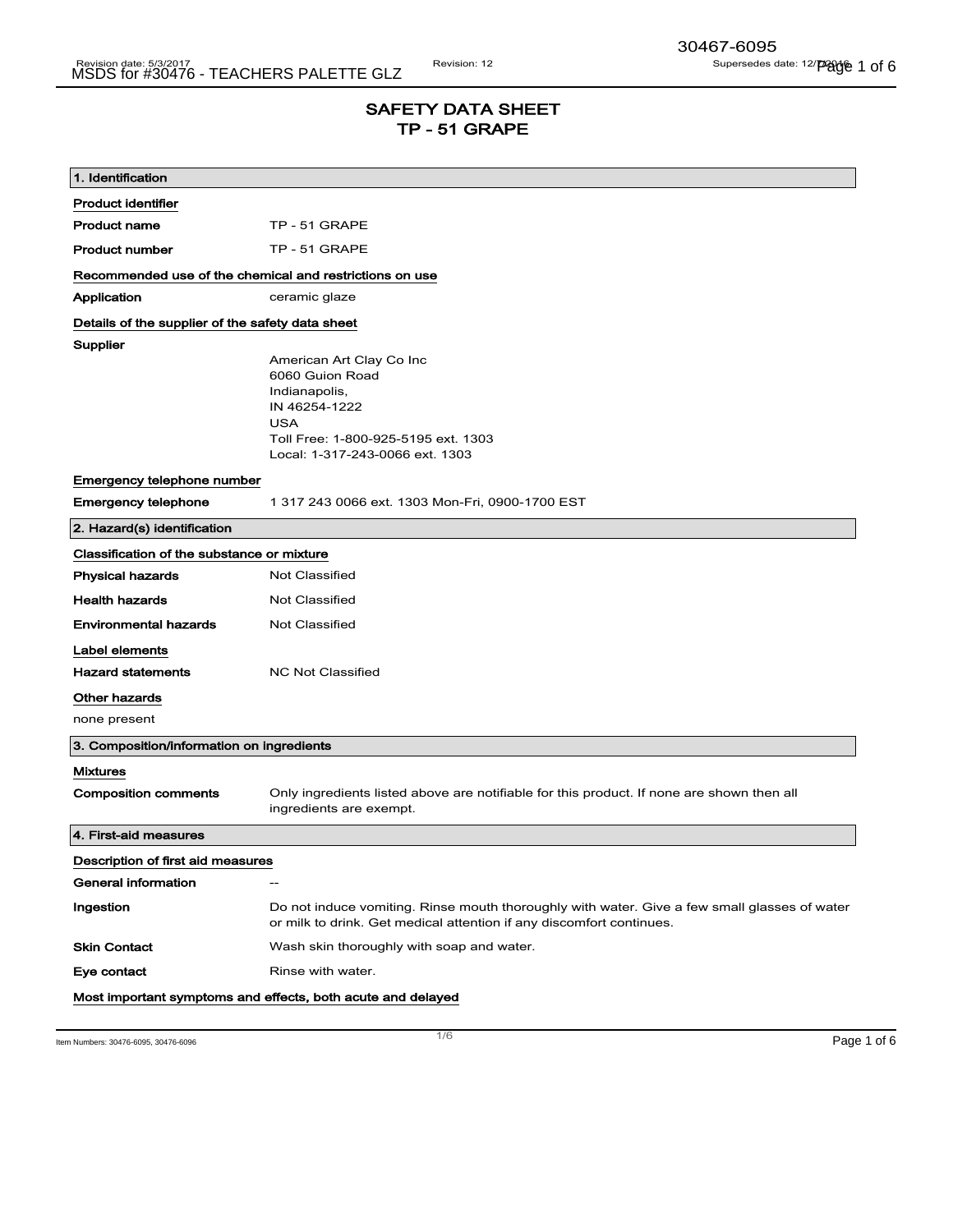| Inhalation                                                   | Read Section 2 for any specific precautions associated with this product. In general, breathing<br>any type of dust / mist can and may aggravate irritation of the throat and lungs.                                                                                                                        |  |  |
|--------------------------------------------------------------|-------------------------------------------------------------------------------------------------------------------------------------------------------------------------------------------------------------------------------------------------------------------------------------------------------------|--|--|
| Ingestion                                                    | Read Section 2 for any specific precautions associated with the use of this product. Products<br>with specific warnings about ingestion will give guidance there.                                                                                                                                           |  |  |
| Skin contact                                                 | Read Section 2 for any specific precautions associated with the use of this product. In general<br>most ceramic glazes, clays and special products will tend to have a drying effect on the skin<br>and may cause some sensitivity to users with sensitive skin.                                            |  |  |
| Eye contact                                                  | Read Section 2 for any specific precautions associated with the use of this product. In general<br>most ceramic and special products contain materials that maybe abrasive to eyes. Keeping<br>materials from contacting the eyes is prudent. If contact does occur, flush with clean water, do<br>not rub. |  |  |
|                                                              | Indication of immediate medical attention and special treatment needed                                                                                                                                                                                                                                      |  |  |
| Notes for the doctor                                         | Treat symptomatically.                                                                                                                                                                                                                                                                                      |  |  |
| 5. Fire-fighting measures                                    |                                                                                                                                                                                                                                                                                                             |  |  |
| <b>Extinguishing media</b>                                   |                                                                                                                                                                                                                                                                                                             |  |  |
| Suitable extinguishing media                                 | Use fire-extinguishing media suitable for the surrounding fire.                                                                                                                                                                                                                                             |  |  |
| Special hazards arising from the substance or mixture        |                                                                                                                                                                                                                                                                                                             |  |  |
| <b>Specific hazards</b>                                      | The product is not believed to present a hazard due to its physical nature.                                                                                                                                                                                                                                 |  |  |
| Advice for firefighters                                      |                                                                                                                                                                                                                                                                                                             |  |  |
| Special protective equipment<br>for firefighters             | Use protective equipment appropriate for surrounding materials.                                                                                                                                                                                                                                             |  |  |
| 6. Accidental release measures                               |                                                                                                                                                                                                                                                                                                             |  |  |
|                                                              |                                                                                                                                                                                                                                                                                                             |  |  |
|                                                              | Personal precautions, protective equipment and emergency procedures                                                                                                                                                                                                                                         |  |  |
| <b>Personal precautions</b>                                  | For personal protection, see Section 8.                                                                                                                                                                                                                                                                     |  |  |
| <b>Environmental precautions</b>                             |                                                                                                                                                                                                                                                                                                             |  |  |
| <b>Environmental precautions</b>                             | Please read Section 2 completely. If any environmental warnings such as; H411 or H412 are<br>listed in Section 2, please use appropriate procedures when disposing of product and<br>container. Do not put materials into waterways or sewers.                                                              |  |  |
| Methods and material for containment and cleaning up         |                                                                                                                                                                                                                                                                                                             |  |  |
| Methods for cleaning up                                      | Collect spillage for reclamation or absorb in vermiculite, dry sand or similar material                                                                                                                                                                                                                     |  |  |
| Reference to other sections                                  | For waste disposal, see Section 13. For personal protection, see Section 8.                                                                                                                                                                                                                                 |  |  |
| 7. Handling and storage                                      |                                                                                                                                                                                                                                                                                                             |  |  |
| Precautions for safe handling                                |                                                                                                                                                                                                                                                                                                             |  |  |
| <b>Usage precautions</b>                                     | Read label before use. Do not eat, drink or smoke when using this product. Good personal<br>hygiene procedures should be implemented. Wash hands and any other contaminated areas<br>of the body with soap and water before leaving the work site.                                                          |  |  |
| Conditions for safe storage, including any incompatibilities |                                                                                                                                                                                                                                                                                                             |  |  |
| Storage precautions                                          | Store in tightly-closed, original container in a dry and cool place.                                                                                                                                                                                                                                        |  |  |
| Specific end uses(s)                                         |                                                                                                                                                                                                                                                                                                             |  |  |

 $\frac{1}{2}$  Item Numbers: 30476-6095, 30476-6096 **Page 2 of 6**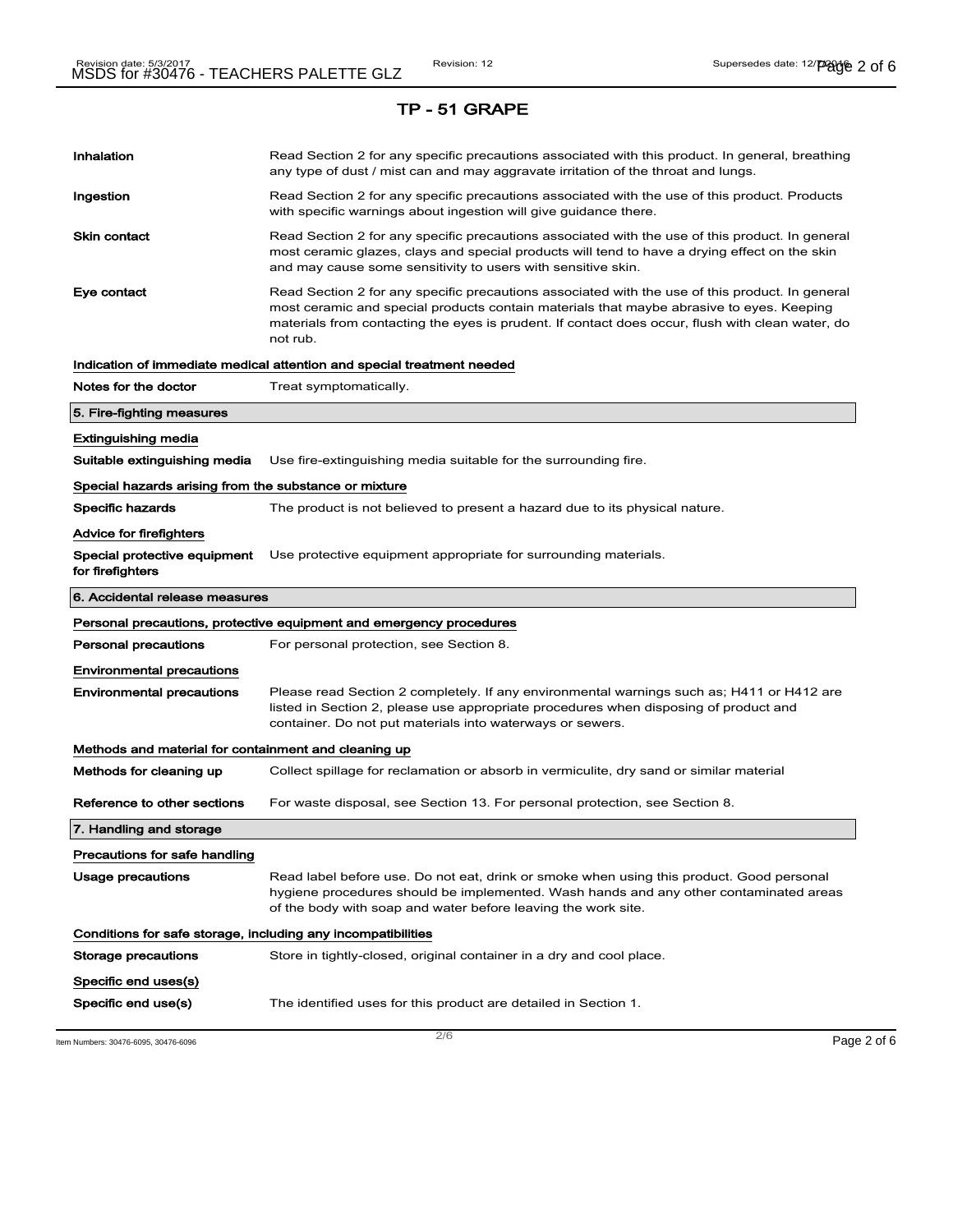# 8. Exposure Controls/personal protection

| Ingredient comments                 | Only ingredients listed n Section 3 are notifiable for this product. If none are shown then all<br>ingredients are exempt.                                                                                           |
|-------------------------------------|----------------------------------------------------------------------------------------------------------------------------------------------------------------------------------------------------------------------|
| <b>Exposure controls</b>            |                                                                                                                                                                                                                      |
| Appropriate engineering<br>controls | No specific ventilations requirements unless the "FAN" pictogram is shown above or specified<br>in Section 2.                                                                                                        |
| Eye/face protection                 | No specific eye protection required unless the "EYE PROTECTION" pictogram is shown<br>above or specified in Section 2.                                                                                               |
| Hand protection                     | No specific hand protection required unless the "HAND PROTECTION" pictogram is shown<br>above or specified in Section 2.                                                                                             |
| Hygiene measures                    | Using good personal hygiene practices is always appropriate. Keeping a clean work space,<br>cleaning up properly when done, and not eating, drinking or smoking when using this product.                             |
| <b>Respiratory protection</b>       | No specific respiratory protection required unless the "RESPIRATOR" pictogram is shown<br>above or specified in Section 2. Using the appropriate certified protection for the operation is<br>important if required. |

# 9. Physical and Chemical Properties

| Information on basic physical and chemical properties |                           |
|-------------------------------------------------------|---------------------------|
| Appearance                                            | Colored liquid.           |
| Color                                                 | Various colors.           |
| Odor                                                  | Almost odorless.          |
| <b>Odor threshold</b>                                 | No information available. |
| рH                                                    | $6 - 8$                   |
| <b>Melting point</b>                                  | No information available. |
| Initial boiling point and range                       | No information available. |
| <b>Flash point</b>                                    | No information available. |
| <b>Evaporation rate</b>                               | No information available. |
| Flammability (solid, gas)                             | No information available. |
| Upper/lower flammability or<br>explosive limits       | No information available. |
| Vapor pressure                                        | No information available. |
| <b>Relative density</b>                               | Greater than 1.0          |
| Solubility(ies)                                       | Not applicable.           |
| <b>Partition coefficient</b>                          | No information available. |
| Auto-ignition temperature                             | Not applicable.           |
| <b>Decomposition Temperature</b>                      | No information available. |
| <b>Viscosity</b>                                      | No information available. |
| <b>Explosive properties</b>                           | none                      |
| Oxidizing properties                                  | none                      |

Item Numbers: 30476-6095, 30476-6096  $\,$  Page 3 of 6  $\,$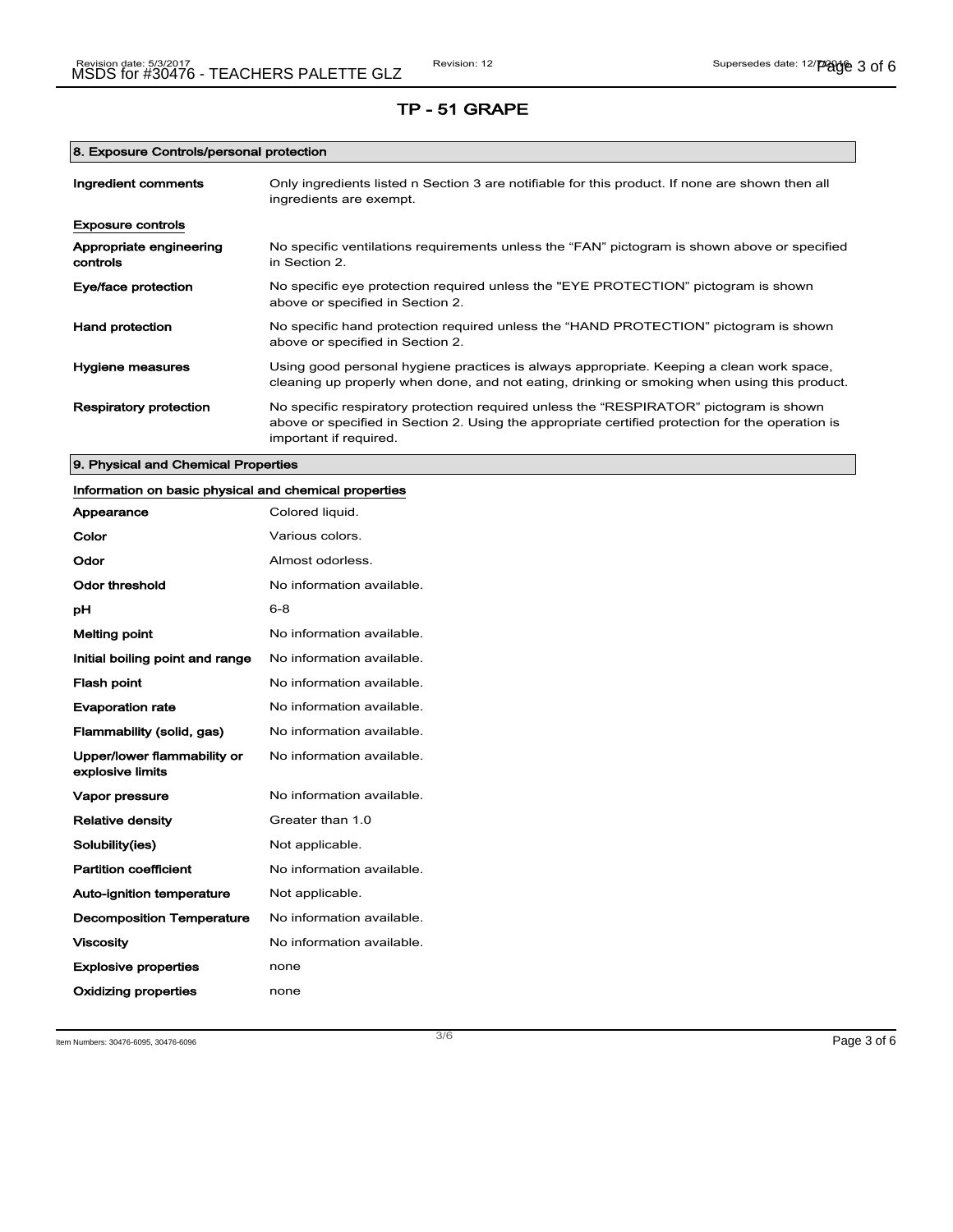| <b>Other information</b>              | Not applicable.                                                                                                                                                                                                                                |
|---------------------------------------|------------------------------------------------------------------------------------------------------------------------------------------------------------------------------------------------------------------------------------------------|
| 10. Stability and reactivity          |                                                                                                                                                                                                                                                |
| Reactivity                            | There are no known reactivity hazards associated with this product.                                                                                                                                                                            |
| <b>Stability</b>                      | No particular stability concerns.                                                                                                                                                                                                              |
| Possibility of hazardous<br>reactions | None known.                                                                                                                                                                                                                                    |
| Conditions to avoid                   | None known.                                                                                                                                                                                                                                    |
| <b>Materials to avoid</b>             | None known.                                                                                                                                                                                                                                    |
| Hazardous decomposition<br>products   | None known.                                                                                                                                                                                                                                    |
| 11. Toxicological information         |                                                                                                                                                                                                                                                |
| Information on toxicological effects  |                                                                                                                                                                                                                                                |
| <b>Toxicological effects</b>          | Please read Section 2 thoroughly to understand the toxicological risks, (if any) and<br>precautions for safe use (if any).                                                                                                                     |
| Skin corrosion/irritation             |                                                                                                                                                                                                                                                |
| <b>Skin sensitization</b>             |                                                                                                                                                                                                                                                |
| Skin sensitization                    | Based on available data the classification criteria are not met.                                                                                                                                                                               |
| Eye contact                           | May cause temporary eye irritation.                                                                                                                                                                                                            |
| 12. Ecological Information            |                                                                                                                                                                                                                                                |
| Ecotoxicity                           | Please read Section 2 completely. If any environmental warnings such as; H411 or H412 are<br>listed in Section 2, please use appropriate procedures when disposing of product and<br>container. Do not put materials into waterways or sewers. |
| <b>Toxicity</b>                       | Please read Section 2 completely. If any environmental warnings such as; H411 or H412 are<br>listed in Section 2, please use appropriate procedures when disposing of product and<br>container. Do not put materials into waterways or sewers. |
| Persistence and degradability         |                                                                                                                                                                                                                                                |
| Persistence and degradability         | No data available.                                                                                                                                                                                                                             |
| <b>Biodegradation</b>                 | Not inherently biodegradable.                                                                                                                                                                                                                  |
| Bioaccumulative potential             |                                                                                                                                                                                                                                                |
| <b>Partition coefficient</b>          | No information available.                                                                                                                                                                                                                      |
| Mobility in soil                      |                                                                                                                                                                                                                                                |
| <b>Mobility</b>                       | Semi-mobile.                                                                                                                                                                                                                                   |
| Other adverse effects                 |                                                                                                                                                                                                                                                |
| Other adverse effects                 | None known.                                                                                                                                                                                                                                    |
|                                       |                                                                                                                                                                                                                                                |

Item Numbers: 30476-6095, 30476-6096 Page 4 of 6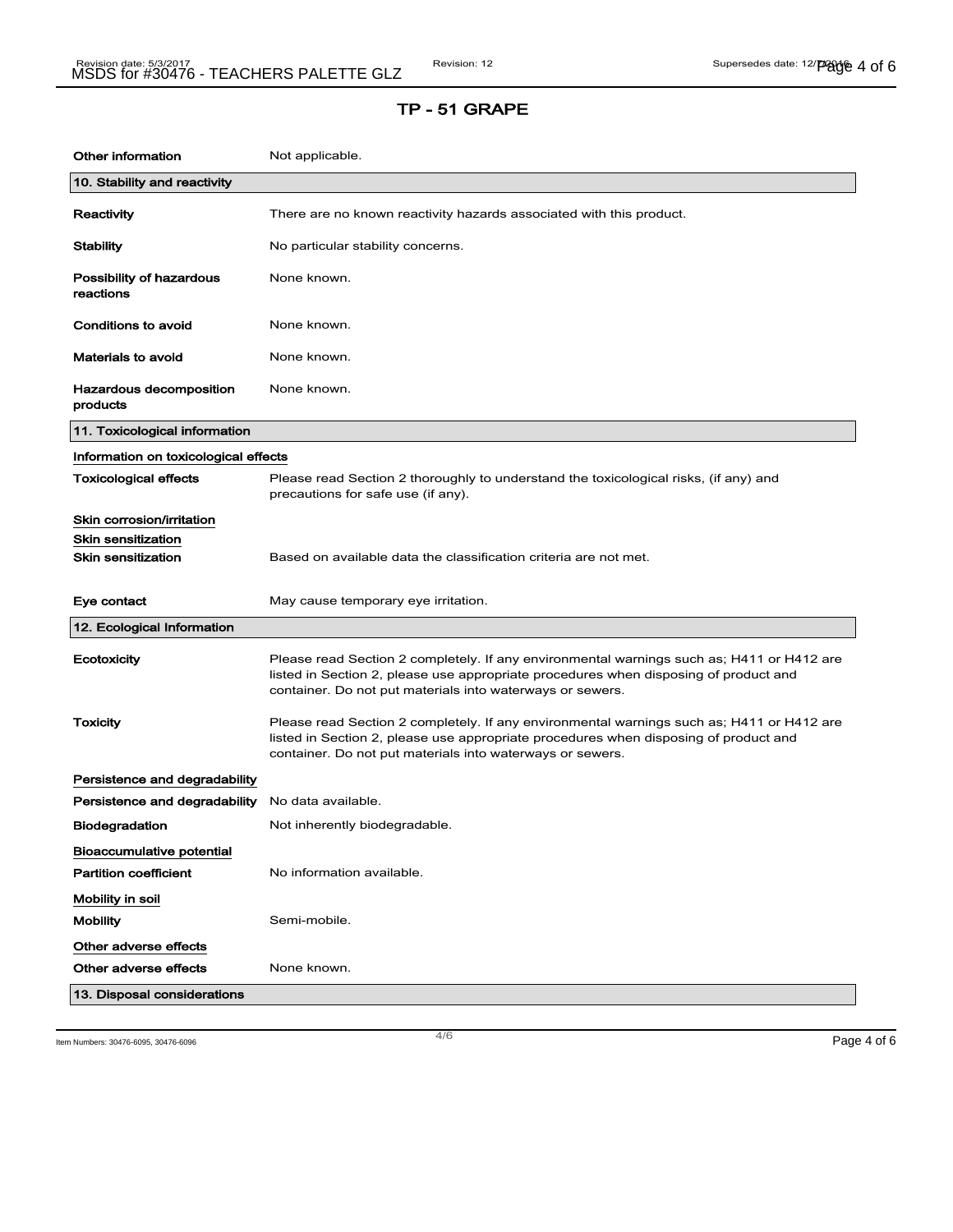## Waste treatment methods

General information **Dispose of waste product or used containers in accordance with local regulations When** handling waste, the safety precautions applying to handling of the product should be considered.

## 14. Transport information

General The product is not covered by international regulations on the transport of dangerous goods (IMDG, IATA, DOT).

### UN Number

Not applicable.

#### UN proper shipping name

Not applicable.

#### Transport hazard class(es)

No transport warning sign required.

#### Packing group

Not applicable.

#### Environmental hazards

#### Environmentally Hazardous Substance

Please refer to Section 2 for any environmental hazards associated with this product. If H411/H412 warnings are shown then please verify packaging and labeling requirements for larger volumes.

#### Special precautions for user

Not applicable.

#### Transport in bulk according to Not applicable. Annex II of MARPOL 73/78

and the IBC Code

## 15. Regulatory information

#### US State Regulations

## California Proposition 65 Carcinogens and Reproductive Toxins

None of the ingredients are listed or exempt.

## Massachusetts "Right To Know" List

Hydrated Aluminium Silicate 1-5% 2-aminoethanol  $1%$ 

#### Rhode Island "Right To Know" List

Hydrated Aluminium Silicate

1-5%

2-aminoethanol

 $1%$ 

# Minnesota "Right To Know" List